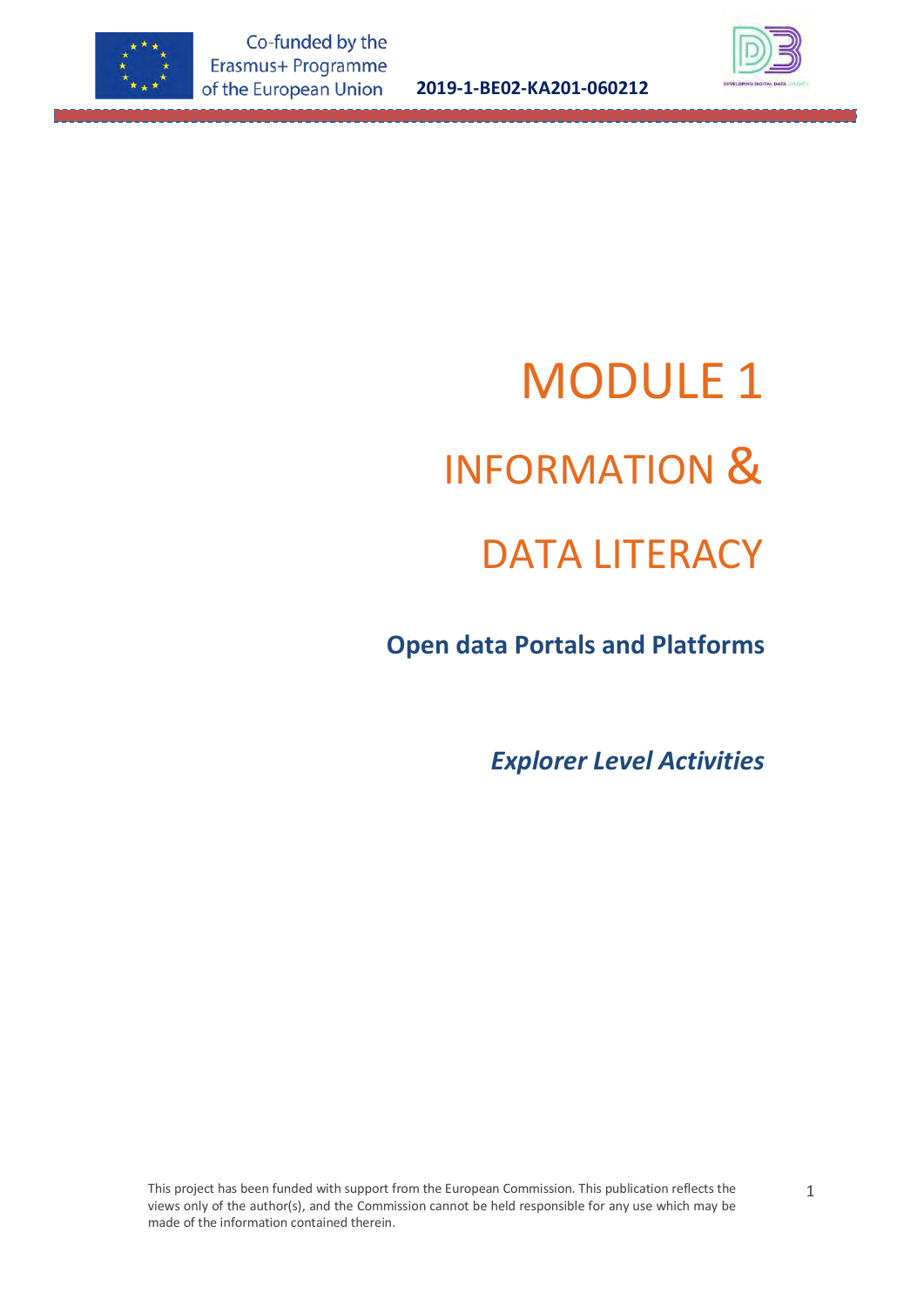



# *Open Data Portals and Platforms*

Open Data Portals and Platforms

## DESCRIPTION OF THE ACTIVITY

A **platform** is a major piece of software on which smaller pieces of software and content can be run. For open data, the largest platform is the Web. However, lots of other purpose-built software can help you publish open data, or provide interactive tools to help you explore it.

#### **What is an open data platform?**

Open data platforms are pieces of software that make it simpler to publish and manage open data on the Web. For publishers, an open data platform provides a pathway to publish data. Platforms guide publishers through the process of publishing data, and offer users consistency and ease of access to open data from around the world.

#### **Key features of open data platforms**

Open data platforms make on open data

● *Discoverable*

Open data platforms

- o promote open data to users,
- o allow users to quickly find and reuse relevant open data,
- o are search-optimised to make it easier to find relevant resources and
- o provide data-feeds that can be discovered and indexed across the web
- *Usable in a consistent way*

Open data platforms

- o don't use a lot of different technologies to discover large amounts of open data,
- o are designed with the user in mind. Their layout and design can make it easier to discover data, while
- o many governments even have standard naming conventions for the Web address, like data.gov.<country top-level domain> (e.g. [http://data.gov.gr\)](http://data.gov.gr/).

#### **Approaches to open data platform design**

Platforms provide different approaches to publishing and exposing open data. Discover the different approaches below.

#### *Data catalogue*

An open data catalogue is a platform that

- lists datasets on the Web
- resembles directories.
- knows
	- o what open data exists,
	- o what open data is about,
	- o where open data is and
	- o how to get hold of open data.

This project has been funded with support from the European Commission. This publication reflects the views only of the author(s), and the Commission cannot be held responsible for any use which may be made of the information contained therein.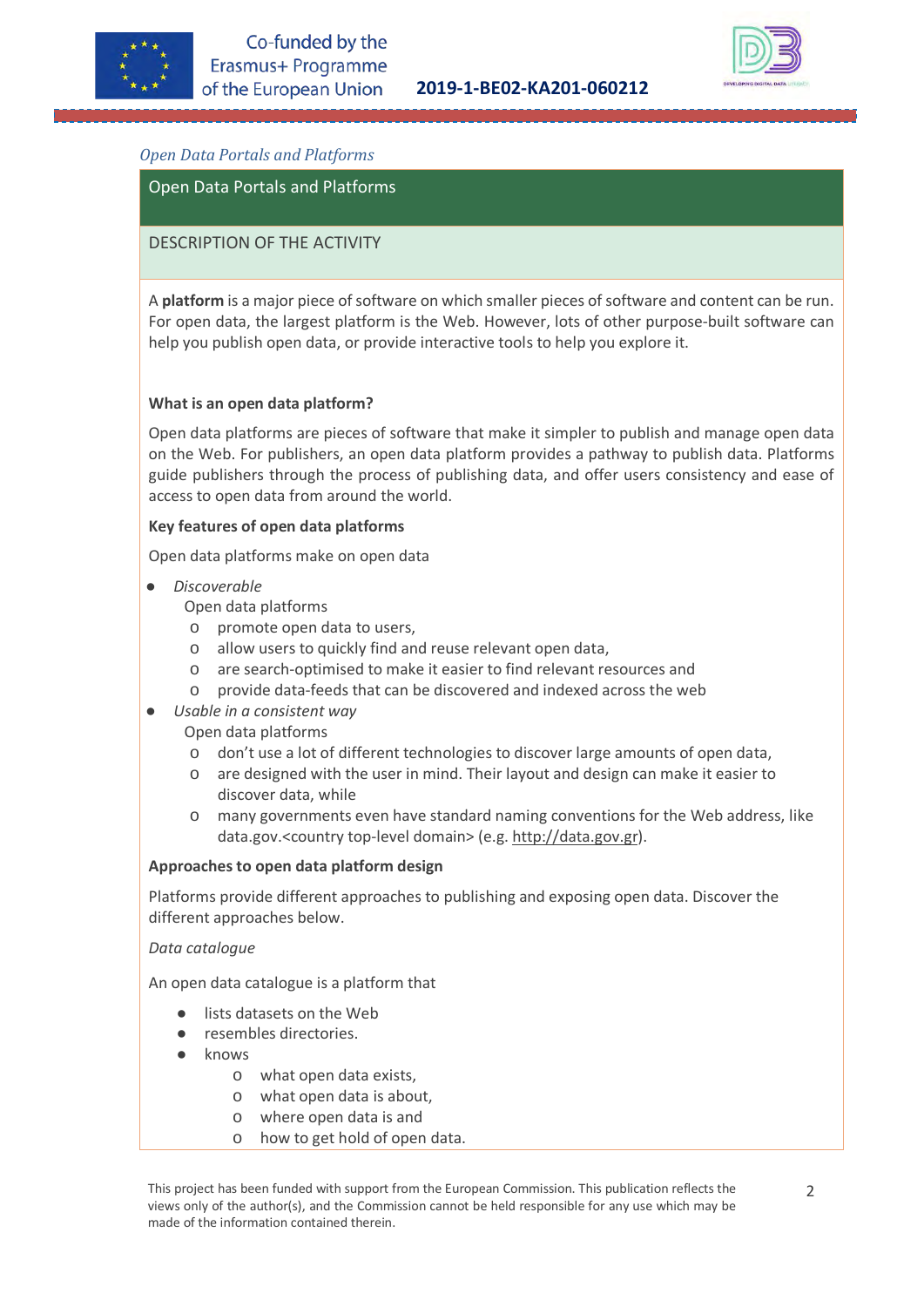



- links users to data that is located somewhere else on the Web
- offers a consistent way of locating a diverse set of data that is widely scattered.

## *Data management*

Open data management platforms from the publisher's point of view

- can play an active role in the way a *publisher* 
	- o manages a dataset
	- o maintains a dataset
- can allow *publishers* to
	- o update data directly in the platform and
	- o regularly provide updates.

From the *user's* point of view

- searching for open data and
- manipulating open data

*without having to download* it can make reusing it a lot easier.

#### **Open data portals**

**Open data** portals are web-based interfaces designed to make it easier to find re-usable information. Like library catalogues, they contain metadata records of datasets published for re-use, i.e. mostly relating to information in the form of raw, numerical data and not to textual documents. In combination with specific search functionalities, they facilitate finding datasets of interest.

#### **European Data Portal**

The **European Data Portal** constitutes the main portal for open data across European countries. It harvests the metadata of Public Sector Information available on public data portals across European countries. Information regarding the provision of data and the benefits of re-using data is also included.

*About the European Data Portal*

Going beyond the harvesting of metadata, the strategic objective of the European Data Portal is to improve accessibility and increase the value of Open Data. For more information visit <https://www.europeandataportal.eu/en/about/european-data-portal>

Provides:

- data catalogue search capability
- dataset search capability
- eLearning section
- Impact & studies on various aspects
- **News & Events**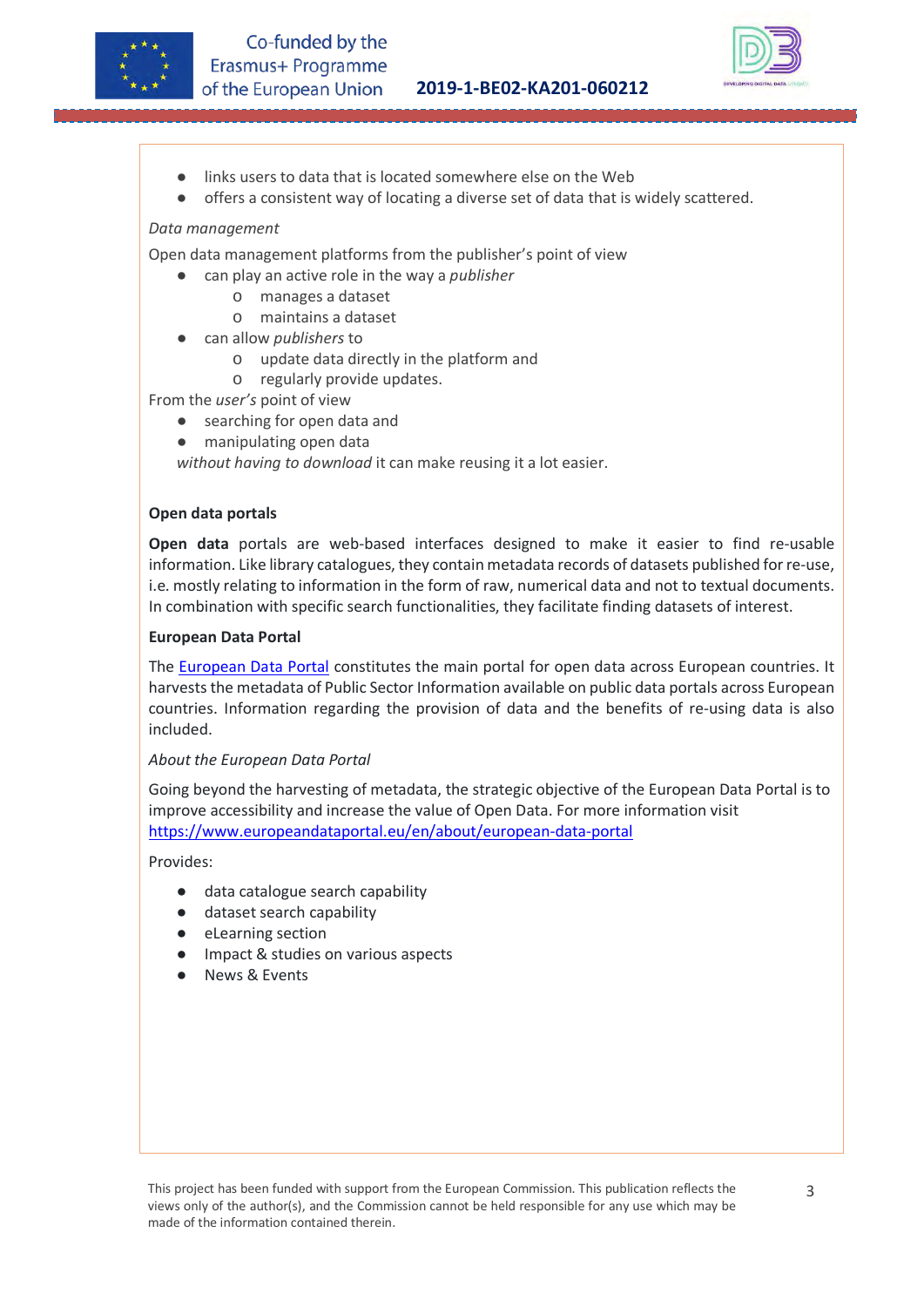



**Activity:** Explore the [European Data Portal](https://www.europeandataportal.eu/en) and visit the [Data](https://www.europeandataportal.eu/data/datasets?locale=en) section where you can search for datasets applying various filters as file formats, data scope, metadata quality, license of the data.

1st example: Data scope = Europe, Categories = Environment, Metadata Quality= Excellent How many datasets does it return?

change -> Metadata Quality= Good+

How many datasets does it return now?

Check the number of datasets in different formats.

2nd example: try to search with the Keyword = "honey"

How many datasets does it return?

choose category = "Agriculture, fisheries, forestry and food"

How many datasets does it return?

Experiment with categories, topics and keywords of your interest to get familiar with this important resource for datasets.

# **Activity**

The OpenDataMonitor project is a European index of open data sites and provides a useful reference guide [\(https://www.opendatamonitor.eu/frontend/web/index.php\)](https://www.opendatamonitor.eu/frontend/web/index.php).

- Explore the index (or/and the map) to discover what percentage of
	- o open licensed data
	- o machine readable data
	- o available data
	- o metadata completeness
	- is available for different countries?
- Explore the index (or/and the map) to discover the distribution size of the data.
- Visit the advanced search capability and filter by your country
	- o Check how many data catalogues there are.

(Notice you can select to search either for Data Catalogues or individual Datasets.)

- **Click on the [Benchmark](https://www.opendatamonitor.eu/frontend/web/index.php?r=dashboard%2Fcmpcountryindex) link** 
	- o Select two or more countries to compare
	- o Select a time period, if you like
	- o Investigate the produced comparative graphs on different factors (open licenses, availability and more)

### **Other Open Data Portals, Dataset Search Engines and Open Resources**

- <https://data.europa.eu/euodp/en/home>
	- o Open data published by EU institutions and bodies
- [About | Open Data Portal \(europa.eu\)](https://data.europa.eu/euodp/en/about)
	- o At the bottom there is a Related open data websites' list of EU Member States and some International, for example:
		- [http://data.gov.be](http://data.gov.be/)
		- [https://data.oecd.org](https://data.oecd.org/)
		- [http://data.un.org](http://data.un.org/)
		- http://data.worldbank.org
		- And more…

This project has been funded with support from the European Commission. This publication reflects the views only of the author(s), and the Commission cannot be held responsible for any use which may be made of the information contained therein.